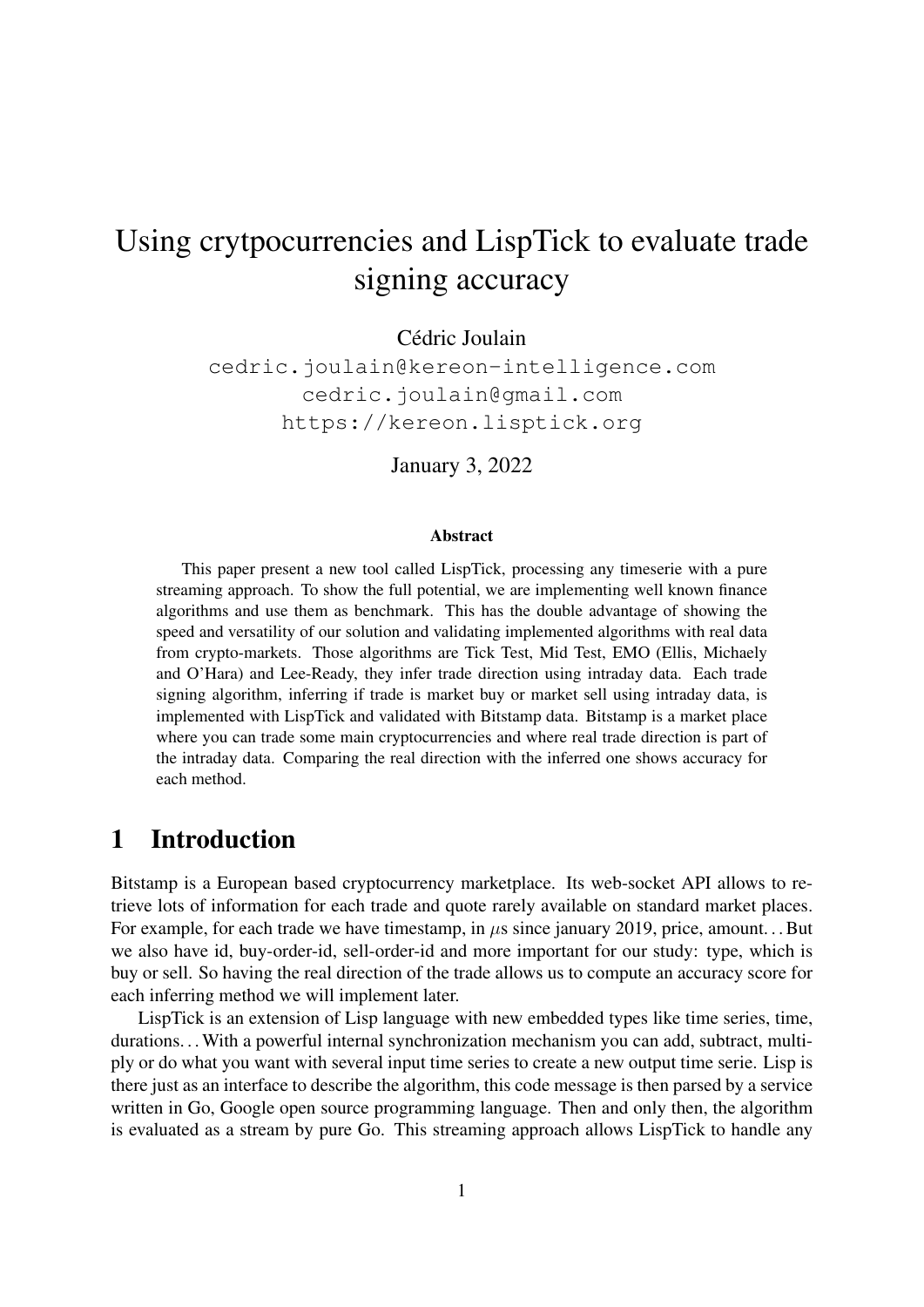size of time serie, even with billions of points. It also allows to work on tiny machines like Raspberry Pi or even smaller like Onion Omega.

All the following algorithms implemented with LispTick are validated against Bitstamp data. But they can be applied on any source, including classical exchanges like Eurex, Nasdaq, EuroNext, LSE. . .

# 2 Used data and definitions

Each method is implemented with 4 input arguments and result is a time series of signs., -1 for sell, 1 for buy and 0 for undefined.

Input arguments are:

source the data source, here Bitstamp.

code the instrument code, here "BTC" "ETH" "XRP" "LTC" "BCH" "EUR" "BTCEUR" "ETHEUR" "XRPEUR" "LTCEUR" "BCHEUR".

start the beginning date, here 2019-01-08 .

stop the ending date included, here 2021-12-31 .

Output sign is:

-1 for sell.

0 for unsigned, trade price exactly matching mid price in mid test for example.

1 for buy.

The full number of trades, bids and asks (bbo) for all currencies and the given period are:

trades: 96,374,510 bids: 2,727,299,774 asks: 2,727,299,774

For each, method we are counting how many trades are signed, name "cover", how many trades have a 0 sign, name "no sign" and how many trade signs are correct, named "right sign". Then we are able to compute percentage score using:

> $score = \frac{number\ of\ right\ sign}{number\ of\ trades}$ number of trades

For each, method we also try several different delays to move quotes in time. This is not done for Tick Test as it is only based on previous trade price and not on bid/ask.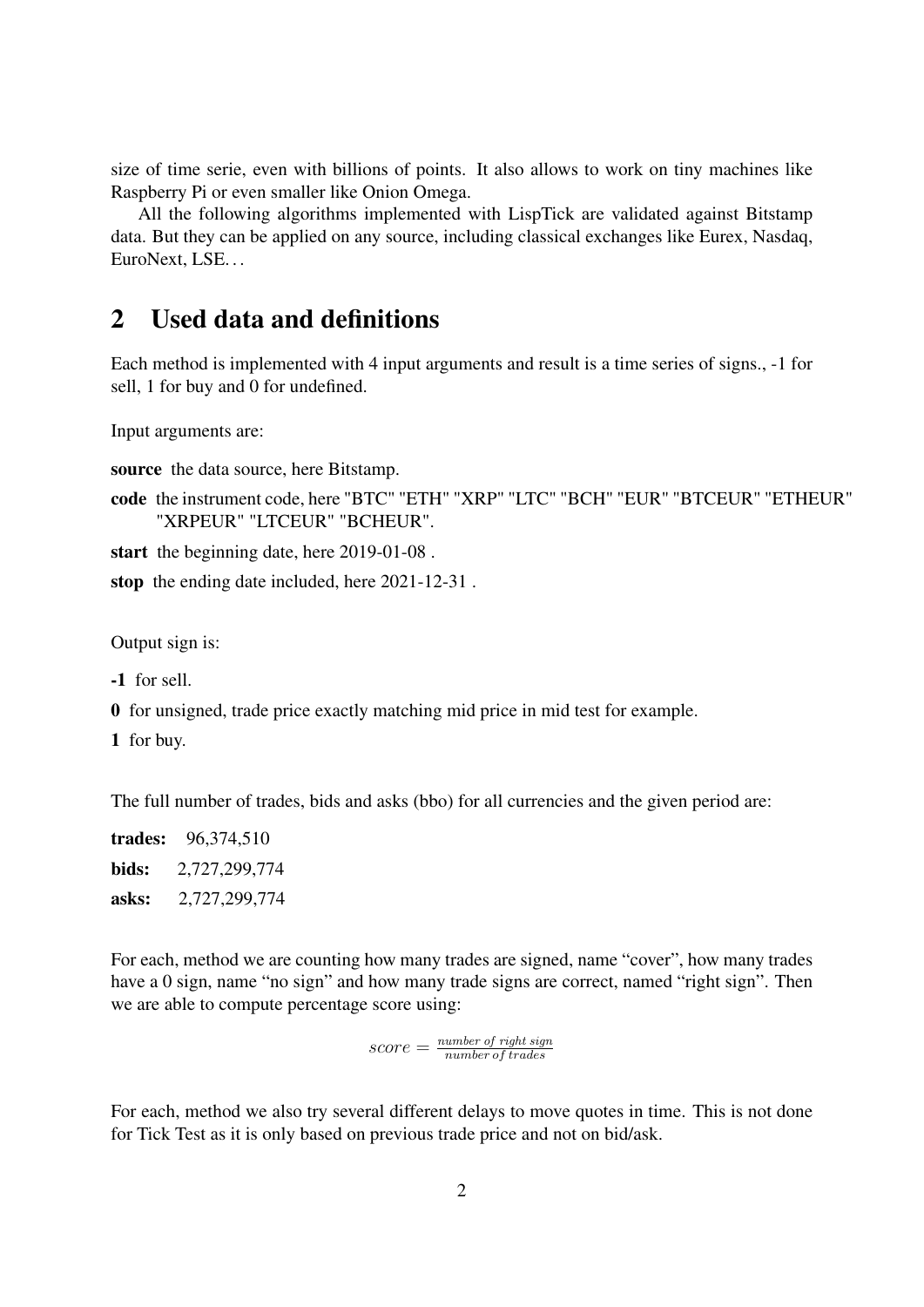

Figure 1: Different ways of moving in time

There are two different ways of moving quotes in time, adding the same delay to all timestamps or using previous or next update time.

As you can see in Figure 1 adding 1 second to each point will move uniformly all the time series.

Another moving option is to move forward, meaning using next timestamp for current value, move seems less uniform but it has the advantage to adapt to the underlying instrument liquidity. Moving by an absolute amount of time will not have the same impact on time-series depending on instrument liquidity. For a very liquid instrument, 1 second can be huge, for an unliquid one it's small. Using previous or next update time is intrinsically linked to instrument liquidity.

We test for each model delays from -2 seconds to 2 seconds, with 100 milliseconds step. We also test several update moves, backward (use previous update time), forward, 2x forward and 3x forward. Base and 0s being the same as original time series without any change.

All the Listings that follow are the exact LispTick code used to compute results. All words in bold are reserved LispTick keywords, others are user defined.

# 3 Tick Test

The tick test infers the direction of a trade by comparing its price to the price of the preceding trade(s). The test classifies each trade into four categories: an uptick, a downtick, a zero-uptick, and a zero-downtick. A trade is an uptick (downtick) if the price is higher (lower) than the price of the previous trade. When the price is the same as the previous trade (a zero tick), if the last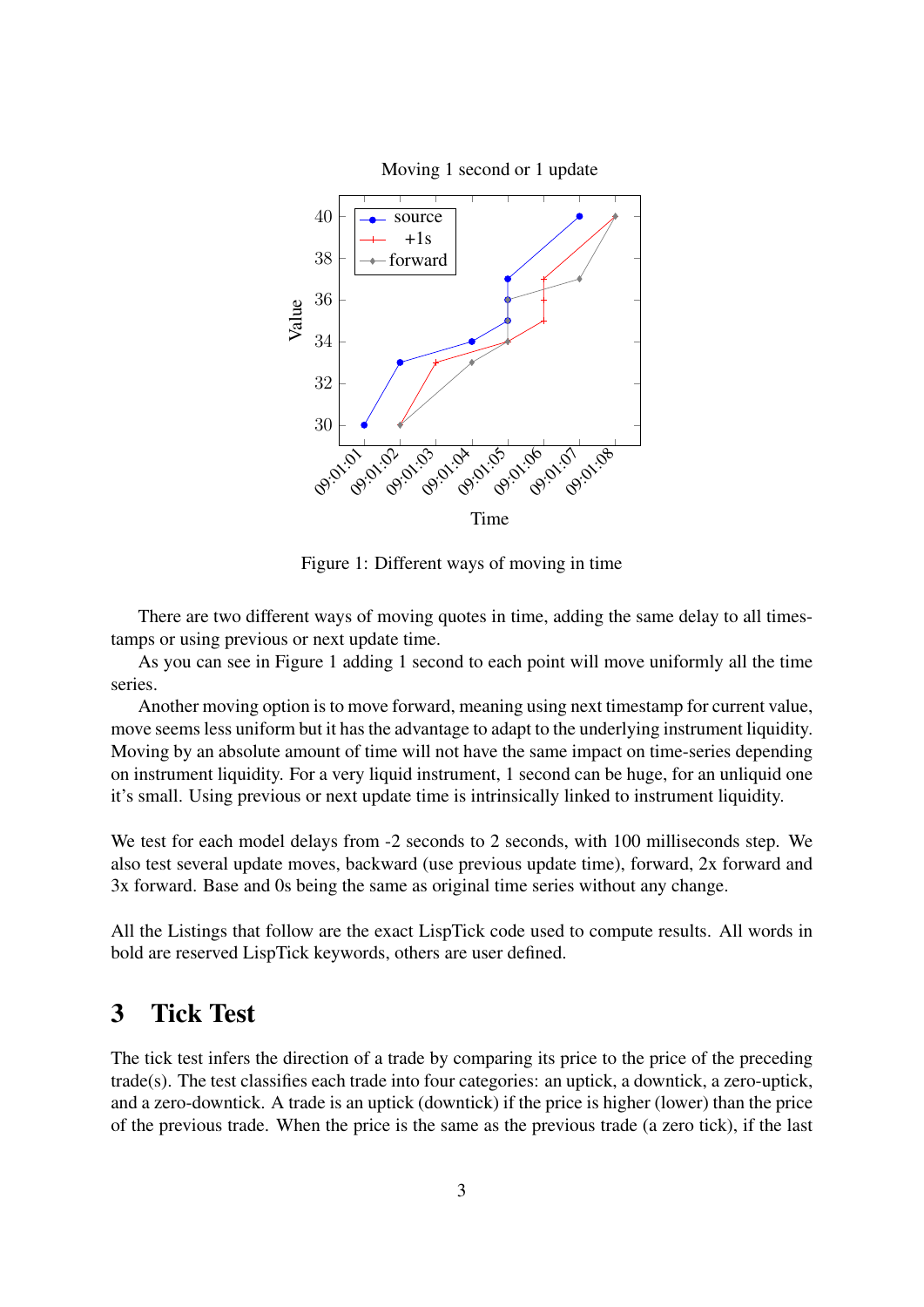Listing 1: Tick Test LispTick implementation

```
1 (defn tick-test[source code start stop]
\frac{2}{3} (*
3 (clockref
        4 (one
5 (timeserie @trade-price source code start stop))
6 0) ;reference value for sign when no delta price available
7 (keep
8 (sign
          9 (delta
10 (timeserie @trade-price source code start stop)))
11 != 0))
```

| model | cover                  | no sign | right sign | score  |
|-------|------------------------|---------|------------|--------|
|       | tick-test $96,357,953$ | 16,557  | 73,935,691 | 76.72% |

price change was a downtick, then the trade is a zero-downtick. A trade is classified as buy, 1 for our time series, if it occurs on an uptick or zero-uptick; otherwise it is classified as a sell, -1 for our time series.

### 3.1 Implementation

LispTick implementation is quite compact, see Listing 1. We create a time series of not null sign from the delta of each price. We then multiply by a time series of 1 at each trade timestamp. Doing so each missing sign will be replaced by previous sign multiplied by 1. . .

### 3.2 Accuracy

Score obtained in Table 1 is in line with other studies like [3], where accuracy is estimated around 72%.

# 4 Mid Test

Mid test is based on middle price,  $mid = \frac{best \, ask + best \, bid}{2}$  $\frac{1 - \text{best} \cdot \text{bad}}{2}$ , if trade price is higher (lower) this is a buy (sell) trade. Trade with price exactly matching mid can't be signed.

### 4.1 Implementation

LispTick implementation is also straightforward is this case, see Listing 2.

The only trick is to define trade price timeseries as a **clockref** for the subtraction so there will be only one update per trade and not one update for every new trade and mid.

We don't move quotes in time as user defined function move-in-time in Listing 2 does nothing.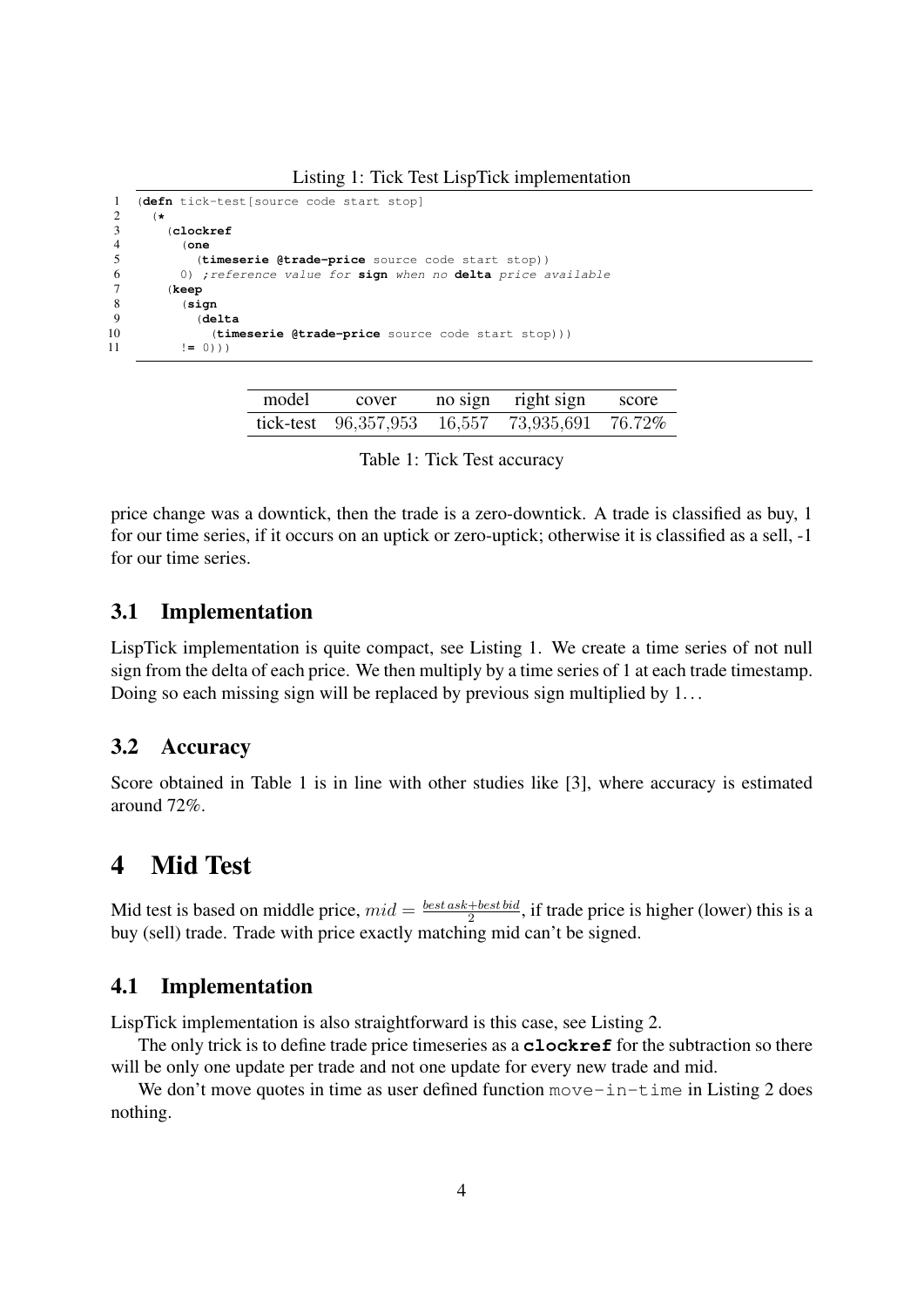```
1 ; Use synchronous quotes (unchanged)
2 (defn move-in-time [ts]<br>3 +s)
      ts)
4
5 (defn base-mid[source code start stop]
6 (/
7 (+
8 (timeserie @bid-price source code start stop)<br>9 (timeserie @ask-price source code start stop)
            9 (timeserie @ask-price source code start stop))
10 \t 2)\frac{11}{12}(defn mid-test [source code start stop]
13 (sign
14 (-
15 (clockref ;only one point per trade
16 (timeserie @trade-price source code start stop)<br>17 0) : reference value for sign when no guote avai
              0) ;reference value for sign when no quote available
18 ; ask previous day quotes to match all trades<br>19 	 (move-in-time)
19 (move-in-time)<br>20 (base-mid s)
              (base-mid source code start stop))))
```
### 4.2 Accuracy

LispTick computed results can be seen in Figure 2 for delay in number of updates and lag in seconds. In Figure 3, we can see scores split by currency. EUR have a different behavior perhaps because it's not a crypto and, on this place, it is less liquid, have far lower volatility with slighly higher spread.

Concerning quantity of covered trades, as starting quotes are 1 day in past coverage is always 100% of trades. We always have enough information to put a mid in-front of each trade price.

Around 1.4‰ of trades have a zero sign, labeled "no sign", meaning trade price was exactly equal to mid price. This percentage decrease as we move forward, i.e. as we use quotes from the past.

Best scores are obtained by using synchronous quotes, or with a small lag in future (100ms) when we use a time as delay.

### 5 Lee-Ready

Lee-Ready procedure [2], is based on both trade prices and quotes. First it uses what we call a "Side Test", if trade price is higher than (lower than) best ask (best bid) it is a buy (a sell). For trade with price between bid and ask it uses Tick Test result.

### 5.1 Side Test Implementation

Side Test LispTick implementation is done in 3 parts see Listing 3:

 $1^{st}$  ask-side a time series of 1 when trade price is higher or equal to ask price and 0 other ways.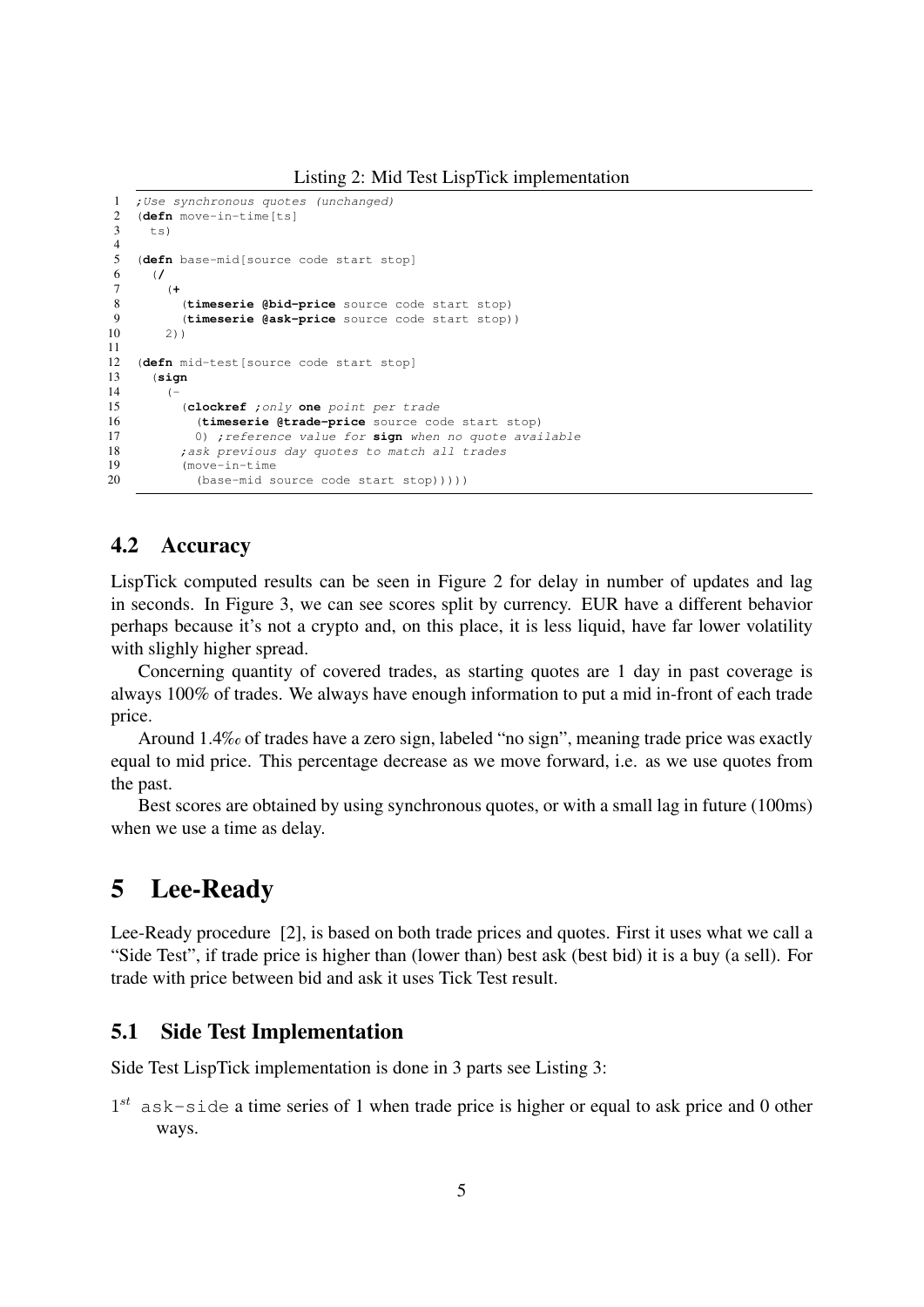#### Listing 3: Side Test LispTick implementation

```
1 ; Use synchronous quotes (unchanged)<br>2 (defn move-in-time[ts]
2 (defn move-in-time[ts]
      ts)
 4
5 (defn ask-side[source code start stop]
 6 (sign
         7 (+
 8 1 ; only prices < ask will have 0 sign, others 1
9 (sign
\begin{array}{ccc} 10 & \hspace{1.5cm} & \hspace{1.5cm} & \hspace{1.5cm} \\ 11 & \hspace{1.5cm} & \end{array}11 (clockref)<br>12 (timese)
                   (timeserie @trade-price source code start stop)
13 0) ;reference value for sign when no quote available 14 (move-in-time
14 (move-in-time<br>15 (timeserie)
                   15 (timeserie @ask-price source code start stop)))))))
\frac{16}{17}17 (defn bid-side[source code start stop]
       18 (sign
19 (+
           20 -1 ; only prices > bid will have 0 sign, others -1
21 (sign
\frac{22}{23} (-
                23 (clockref
24 (timeserie @trade-price source code start stop)<br>25 0) ; reference value for sign when no quote avai
25 0) ;reference value for sign when no quote available 26 (move-in-time
                (move-in-time
27 (timeserie @bid-price source code start stop)))))))
rac{28}{29}(defn side-test[source code start stop]
30 (+
         (ask-side source code start stop)
32 (bid-side source code start stop)))
```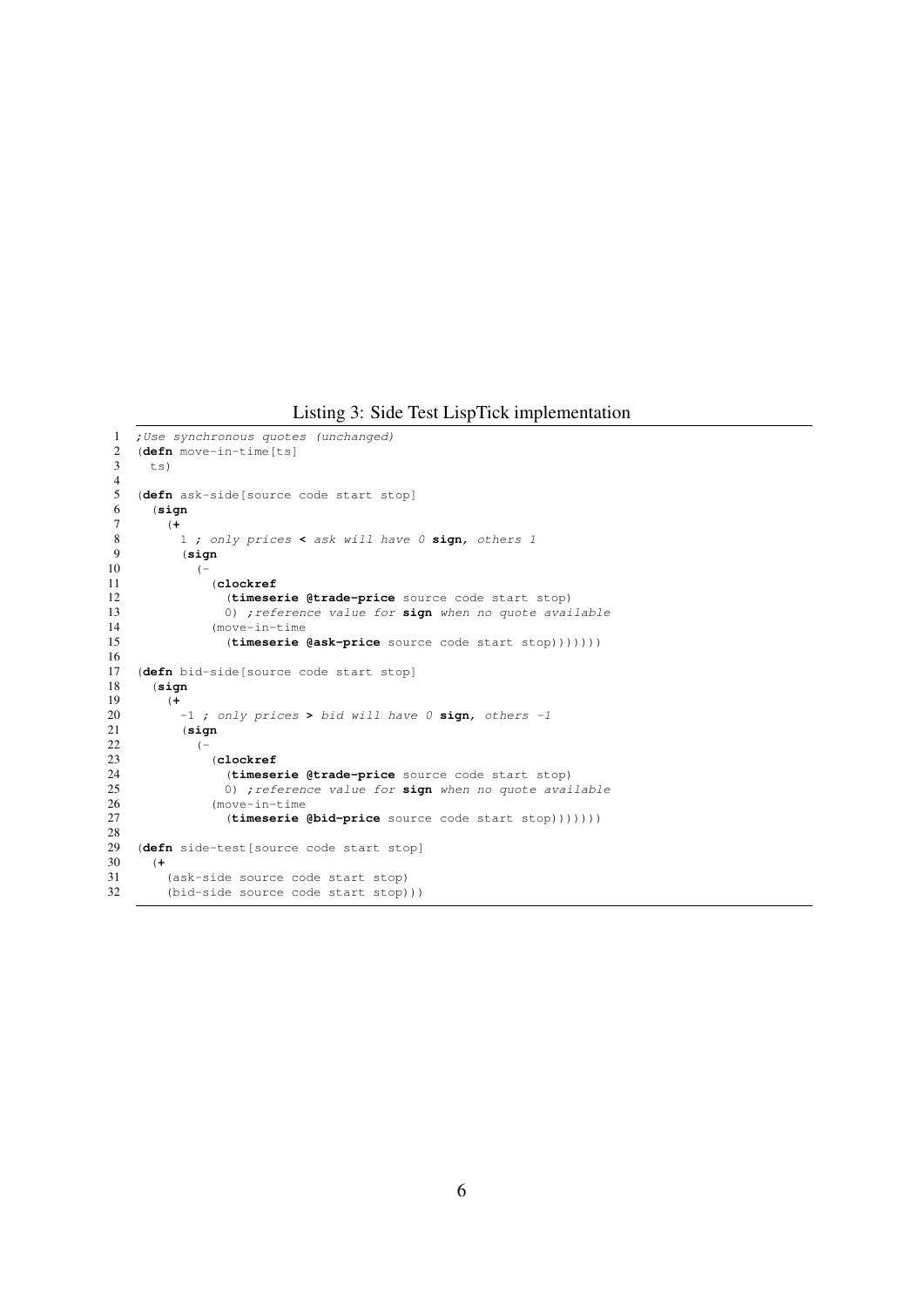| model | cover      | no sign    | right sign | score  |
|-------|------------|------------|------------|--------|
| bwd   | 62,773,900 | 33,600,610 | 56,329,823 | 58.45% |
| base  | 87,782,179 | 8,592,331  | 85,734,343 | 88.96% |
| fwd   | 80,921,674 | 15,452,836 | 77,587,598 | 80.51% |
| 2fwd  | 77,928,644 | 18,445,866 | 74,057,901 | 76.84% |
| 3fwd  | 75,933,643 | 20,440,867 | 71,669,681 | 74.37% |

Table 2: Side Test accuracy per delay

 $2^{nd}$  bid-side a time series of -1 when trade price is lower or equal to bid price and 0 other ways.

 $3^{rd}$  Then we sum both, so trade between bid and ask will keep a 0 sign.

Ask (bid) side is done by computing sign of  $trade\ price - ask(bid)$  then we add 1 (-1) and once again we only keep sign.

So ask-side gives:

 $trade > ask \rightarrow sign(sign(trainde - ask) + 1) = sign(1 + 1) = 1$  $trade = ask \rightarrow sign(sign(trained = ask) + 1) = sign(0 + 1) = 1$  $trade < ask \rightarrow sign(sign(trained = ask) + 1) = sign(-1 + 1) = 0$ And bid-side gives:  $trade > bid \rightarrow sign(sign(trainede - bid) + 1) = sign(1 - 1) = 0$  $trade = bid \rightarrow sign(sign(train + bid) + 1) = sign(0 - 1) = -1$ 

 $trade < bid \rightarrow sign(sign(trainede - bid) + 1) = sign(-1 - 1) = -1$ 

Once again trade price time series are used as **clockref** to get one and only one point per trade update.

### 5.2 Side Test Accuracy

As expected, see Table 2, Side Test score is smaller than Mid Test as all trades between bid and ask are unsigned. The best score is also obtained using synchronous quotes (base).

### 5.3 Lee-Ready Implementation

Lee-Ready LispTick full implementation, see Listing 4, uses previously defined functions  $\text{tick-test}$ and side-test. We split side-test in two parts, unsigned  $= 0$  and signed  $!= 0$ . We keep signed part as it is and we **merge** it with unsigned part replaced by tick-test. To do so, we sum unsigned trades with tick-test using **clockref** to get one and only one update per unsigned side-test and not an update for every tick-test.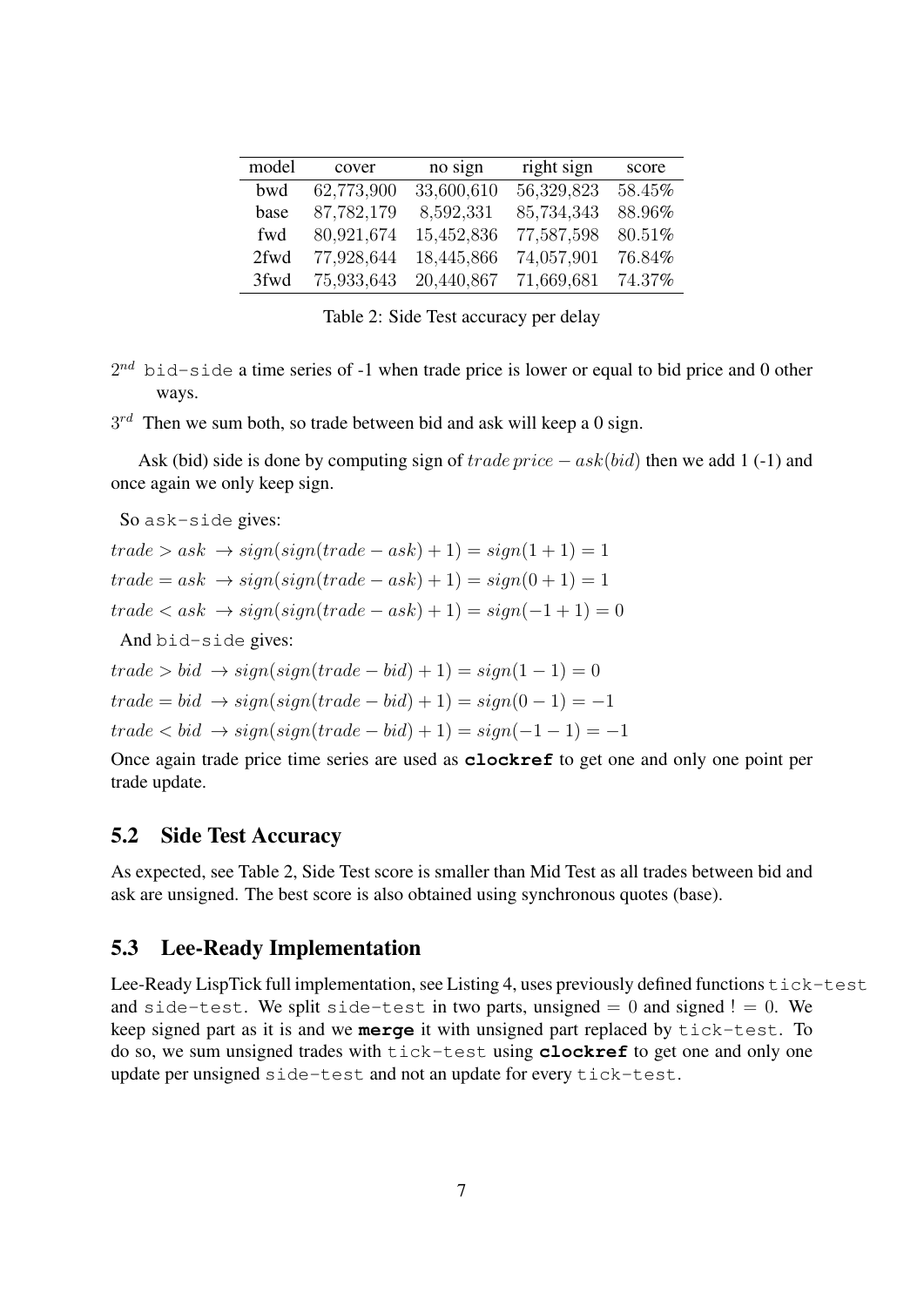```
1 (defn lee-ready[source code start stop]
     2 (merge
3 (keep
4 (side-test source code start stop)
5 != 0)<br>6 (+
       (+7 (clockref
8 (keep
9 (side-test source code start stop)<br>
10 = 0))
            10 = 0))
11 (tick-test source code start stop))))
```
Listing 5: Perfect Side Test LispTick implementation

```
1 ; Use synchronous quotes (unchanged)
2 (defn move-in-time[ts]
     ts)
4
5 ; -1 if trade = bid, 1 if trade = ask, 0 for all others
6 (defn perfect-side-test[source code start stop]
7 (+ ;sign from ask plus sign from bid
        8 (+ 1
9 (* -1 ; 1 if trade = ask 0 else
\begin{array}{ccc} 10 & & \text{(abs)} \\ 11 & & \text{(s)} \end{array}11 (sign
12 (-
13 (clockref ;only at trade time
14 (timeserie @trade-price source code start stop)
15 0) ; sign when no ask available<br>16 (move-in-time
                  (move-in-time17 (timeserie @ask-price source code start stop)))))))<br>18 (+ -1 ; -1 if trade = bid 0 else
18 (+ -1 ; -1 if trade = bid 0 else
          (abs)20 (sign
21 (–
22 (clockref ;only at trade time
23 (timeserie @trade-price source code start stop)<br>24 (1) sign when no hid available
                  24 0) ;sign when no bid available
25 (move-in-time
26 (timeserie @bid-price source code start stop))))))))
```


```
1 ;Ellis, Michaely, and O'Hara
2 (defn emo-[source code start stop]
     3 (merge
4 (keep ;use perfect-side if sign different from 0
5 (perfect-side-test source code start stop)<br>6 := 0)
         6 != 0)
7 (+ ;use tick-test when perfect-side sign is 0
         8 (clockref
9 (keep
10 (perfect-side-test source code start stop)<br>11 = 0))
             11 = 0))
12 (tick-test source code start stop))))
```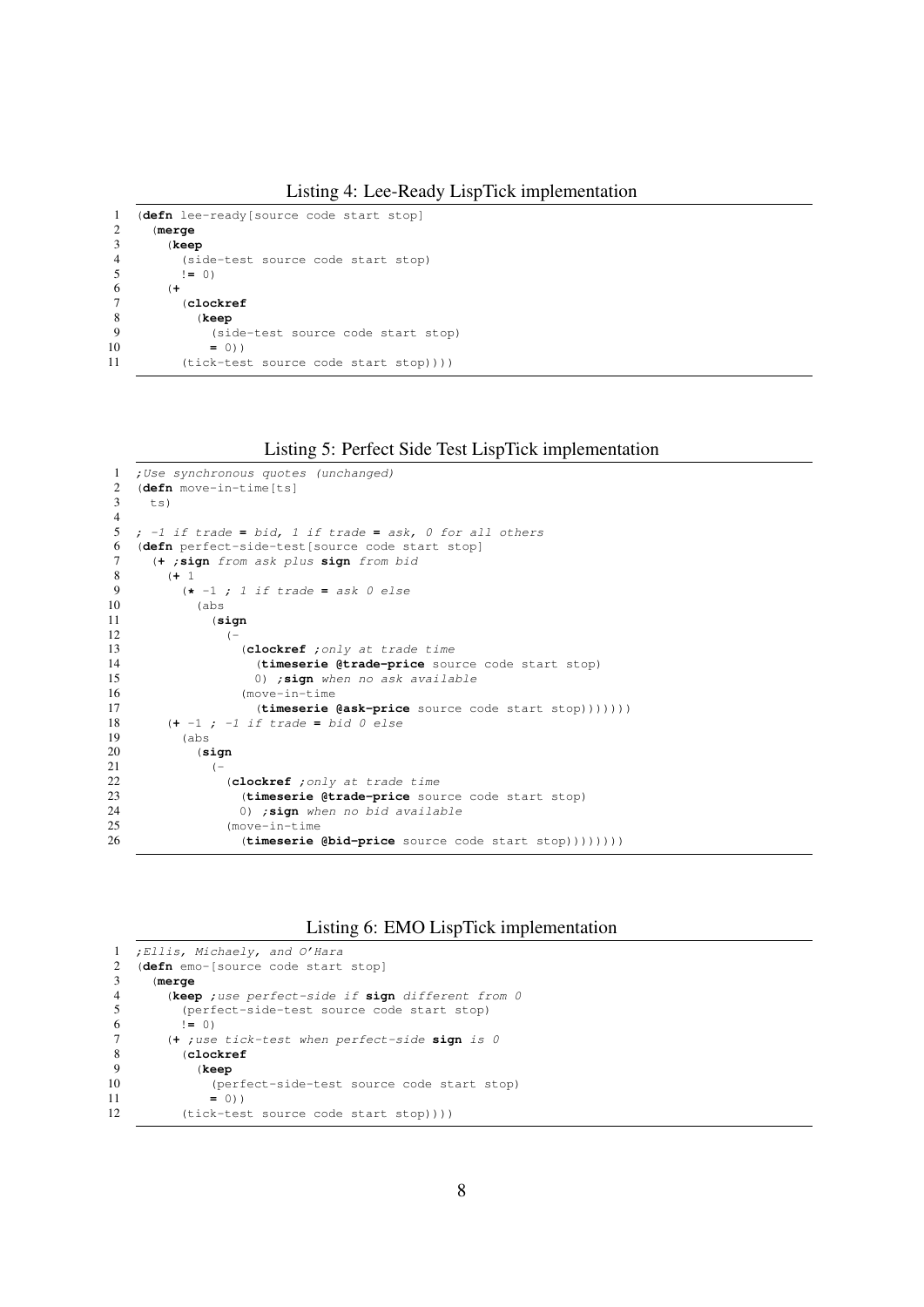### 5.4 Ellis, Michaely and O'Hara (EMO) Implementation

Ellis, Michaely and O'Hara procedure [1], is also based on both trade prices and quotes. First it uses what we call a "Perfect Side Test", if trade price is equal to best ask (best bid) it is a buy (a sell). For trade with price not perfectly equal to bid or ask it uses Tick Test result.

EMO LispTick full implementation, see Listings 5& 6, uses previously defined functions tick-test and perfect-side-test. We split perfect-side-test in two parts, unsigned  $= 0$  and signed  $! = 0$ . We keep signed part as it is and we **merge** it with unsigned part replaced by tick-test. To do so we sum unsigned trades with tick-test using **clockref** to get one and only one update per unsigned perfect-side-test and not an update for every tick-test.

#### 5.5 Performance as a function of lag

Lee and Ready [2] observe that the current quote is often not synchronized to the trades, so they suggest to compare the trade price to the quote 5 seconds before. Doing this with LispTick is as easy as adding 5s to the time series, meaning adding 5s to the timestamp of the time series.

This 5 seconds lag from Lee-Ready was purely empirical, so we tried several lags to find the best for our data. In our case the best lag is 0ms, so no lag, for all. Bitstamp trades and quotes seem to be very well synchronized, that was not the case before January 2019 where best lags were -100ms for Lee-Ready and Mid-Test, and -200ms for EMO.

Our results for Lee-Ready score in Figure 2 are in line with Ioane Muni Toke study [4] Section 5, our graphs have an opposite direction as we add time instead of subtracting it. We have the same shape, performance drops quite fast on one side and more progressively on the other. Absolute maximum is more in line with recent studies than older ones.

As LispTick can move time series by a certain number of updates we also try several update lags, see Figure 2.

### 6 LispTick more in-depth

We present here more technical information about LispTick. Thanks to streaming, LispTick is very frugal with memory resources: it works on a Raspberry Pi Zero, a small single-board computer costing  $17\epsilon$ . It's so frugal that we are able to make it work on an Onion Omega2, a \$20 64MB nano-computer.

#### 6.1 Computing Score

In Listing 7, you can see how score computation is done calling  $\text{right-sign}$ . Inferred sign, side function being tick-test, mid-test, EMO or lee-ready, is multiplied by the real sign coming from source time series **@sign**. Then we keep result of multiplication only when value  $> 0$ , so only when signs are identical and not equal to 0. Final result is the length (**len**) of this time series, the score of this method will by this number divided by full number of trades.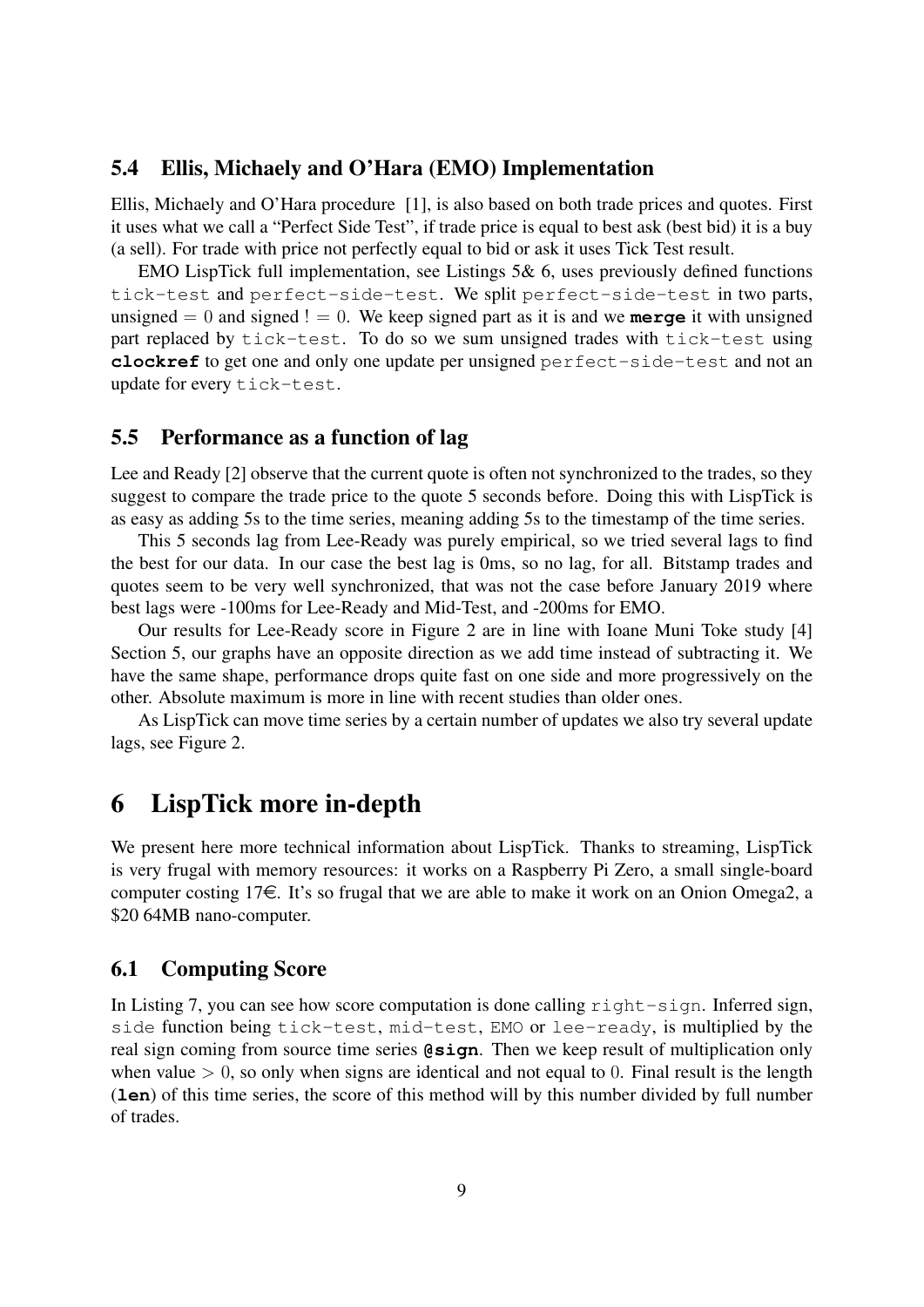

Figure 2: Lee-Ready vs Mid Test vs EMO



Figure 3: Lee-Ready & Mid Test score for each currency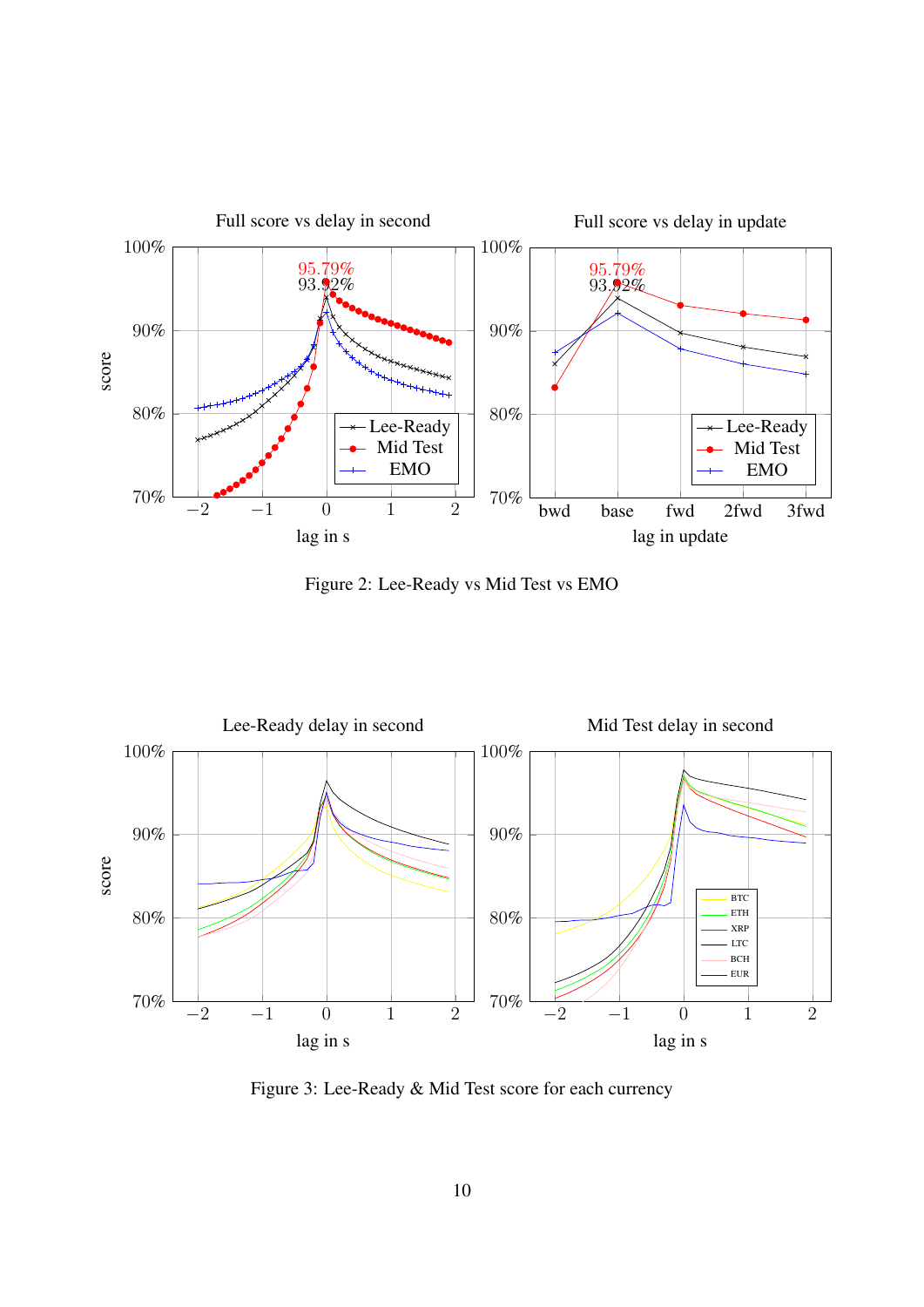```
1 ;sign stats for one code one date
2 (defn sign-stats[source lag code dt]
\begin{array}{ccc} 3 & \text{(hist)} \\ 4 & \text{(*} \end{array}4 (*
            5 (clockref
6 (side source lag code dt dt))
7 (* -1 (timeserie @"sign" source code dt dt)))))
\begin{array}{c} 8 \\ 9 \end{array}9 ;simple function giving size of timeserie
10 (defn nbr[field d code]
11 (len
         (timeserie field "bitstamp" code d)))
```
Listing 8: Parallel score LispTick implementation

1 (**map-reduce** nbr-right **sum** dates codes)

Similarly number of unsigned trades is computed by counting number of signs  $= 0$  by the function no-sign.

#### 6.2 map-reduce

To benefit from the increasing number of cores in our today processors LispTick has implicit and explicit parallelization mechanisms.

In our case, we compute score day by day and sum each day using all cores, to do so we use **map-reduce** and a function to compute one day score, see Listing 8&7.

How it works: first argument of **map-reduce** is the function that will be called several times, here nbr-right counting number of rightly sign for one day one code see Listing 8. Then we define what to do with each value, here **sum** all values. At the end, we have the arguments to iterate on: all the dates and all the codes.

### 7 Benchmarks

To get numbers for our benchmark we had to do several rounds, looping several times over data and doing the same computation. Each loop is mentioned afterward as round, we keep the value form the fastest round.

The first round was slower as data was not in RAM OS file cache.

In Table 3, you can see number of trades signed per second depending on method and computer. In all cases, data is in OS cache as we forget 1st run time. Those are best results when cpus are efficiently cooled. Some CPUs may suffer thermal throttling as LispTick maximize all cores usage. After several seconds, frequency will decrease about 20% so same decrease will apply to number of signed trades.

The AMD Ryzen Threadripper 1950X is a 64-bit microprocessor with 16 cores and 32 threads (SMT enabled) and a frequency of 3.0Ghz. Benchmarks are 20 to 30% slower when disabling SMT, Simultaneous multithreading,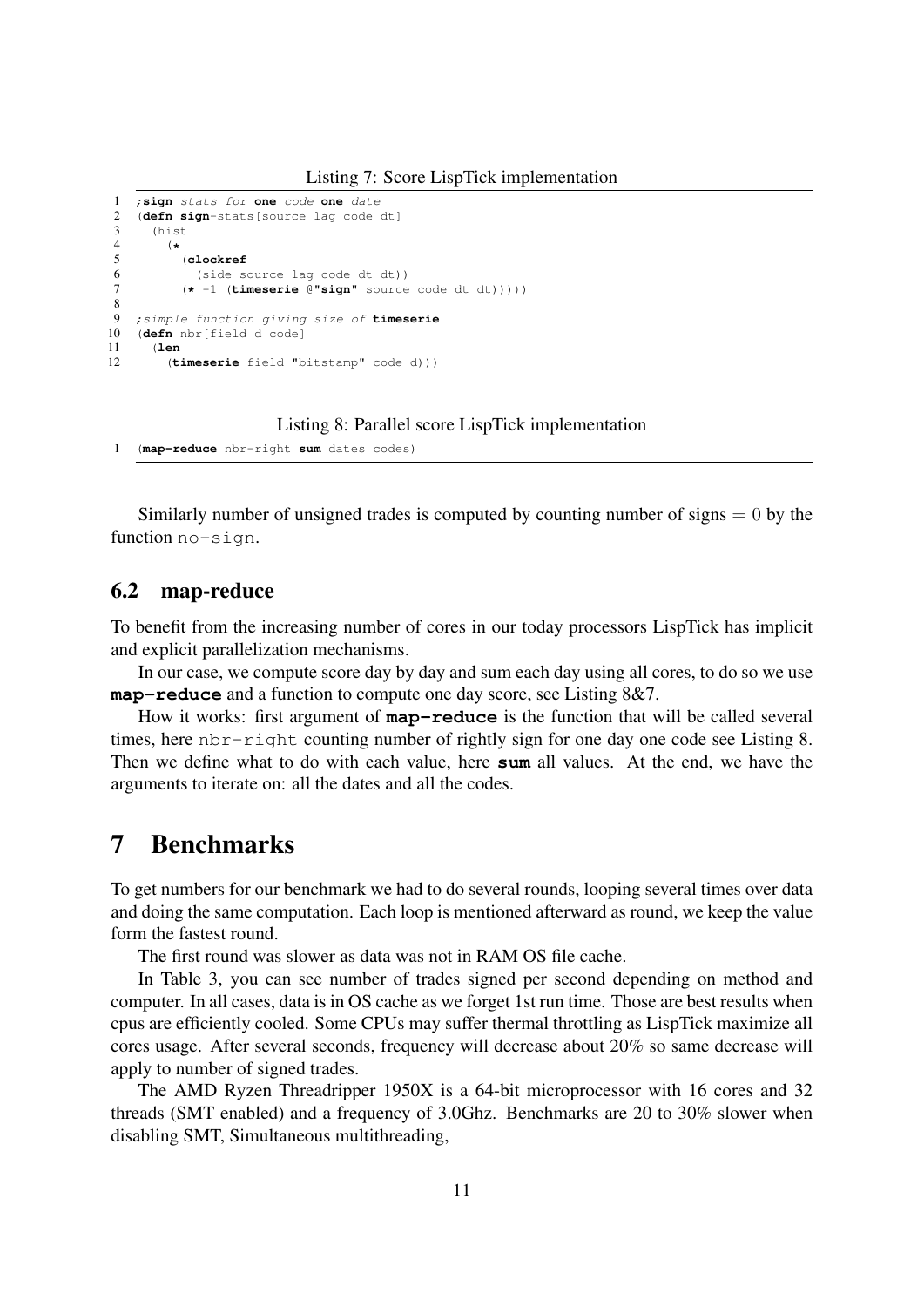| model                | <b>Tick-Test</b> | Mid-Test  | Lee Ready |
|----------------------|------------------|-----------|-----------|
| amd $1950X$          | 12,400,000       | 2,070,000 | 895,000   |
| i9-7900X             | 10,900,000       | 1,640,000 | 730,000   |
| i7-11800H            | 9,230,000        | 1,370,000 | 616,000   |
| <b>Ryzen 7 2700X</b> | 8,990,000        | 1,410,000 | 622,000   |
| Xeon Gold 5218R      | 6,170,000        | 1,010,000 | 468,000   |
| Apple M1             | 6,010,000        | 927,000   | 408,000   |
| E3-1270v6            | 4,950,000        | 713,000   | 308,000   |
| 2xE5530              | 4,720,000        | 713,000   | 305,000   |
| Celeron J3455        | 1,410,000        | 221,000   | 99,200    |
| i3-7100U             | 1,160,000        | 197,000   | 82,800    |
| RPi-4                | 764,000          | 118,000   | 52,300    |
| $RPi-3$              | 225,000          | 32,800    | 13,600    |
| RPi-Zero 2W          | 176,000          | 23,700    | 10,300    |

Table 3: Signing speed, in trades per second, the more the better

The Intel Core i9-7900X is a 64-bit microprocessor with 10 cores and 20 threads (Hyper-Threading enabled) and a frequency of 4.0Ghz. Benchmarks are 30% slower when disabling Hyper-Threading.

The Intel Core i7-11800H is a laptop 64-bit microprocessor with 8 cores and 16 threads (Hyper-Threading enabled) and a frequency of 2.3Ghz with a 4.6Ghz boost.

The Intel Xeon Gold 5218R is a 64-bit server microprocessor with 8 cores and a frequency of 2.1Ghz. This is a VPS courtesy of Datacampus.fr. Servers are submerged into mineral oil, a far more sustainable cooling solution.

The AMD Ryzen 7 2700X is a 64-bit microprocessor with 8 cores and 16 threads (SMT enabled) and a frequency of 3.7Ghz.

The Apple M1 is a MacBook Air laptop 64-bit microprocessor with 8 cores and a frequency of 2.4Ghz.

The Intel Xeon E3-1270 v6 is a 64-bit server microprocessor with 4 cores and 8 threads with a frequency of 3.8Ghz.

The Intel Xeon 2xE5530 is a 64-bit bi-microprocessors server with 2x4 cores and 2x8 threads with a frequency of 2.4Ghz.

The Intel Celeron J3455 is a Synology DS918+ NAS 64-bit microprocessor with 4 cores and 4 threads and a frequency of 1.5Ghz. This shows how easy it is to install LispTick, even directly on a NAS.

The Intel Core i3-7100U is a laptop 64-bit microprocessor with 2 cores and 4 threads and a frequency of 2.4Ghz.

The RPi-4 ARM Cortex-A72 is a 64-bit microprocessor with 4 cores and a frequency of 1.5Ghz.

The RPi-3 ARM Cortex-A53 is a 64-bit microprocessor with 4 cores and a frequency of 1.2Ghz.

The RPi-Zero 2W ARM Cortex-A53 is a 64-bit microprocessor with 4 cores and a frequency of 1Ghz.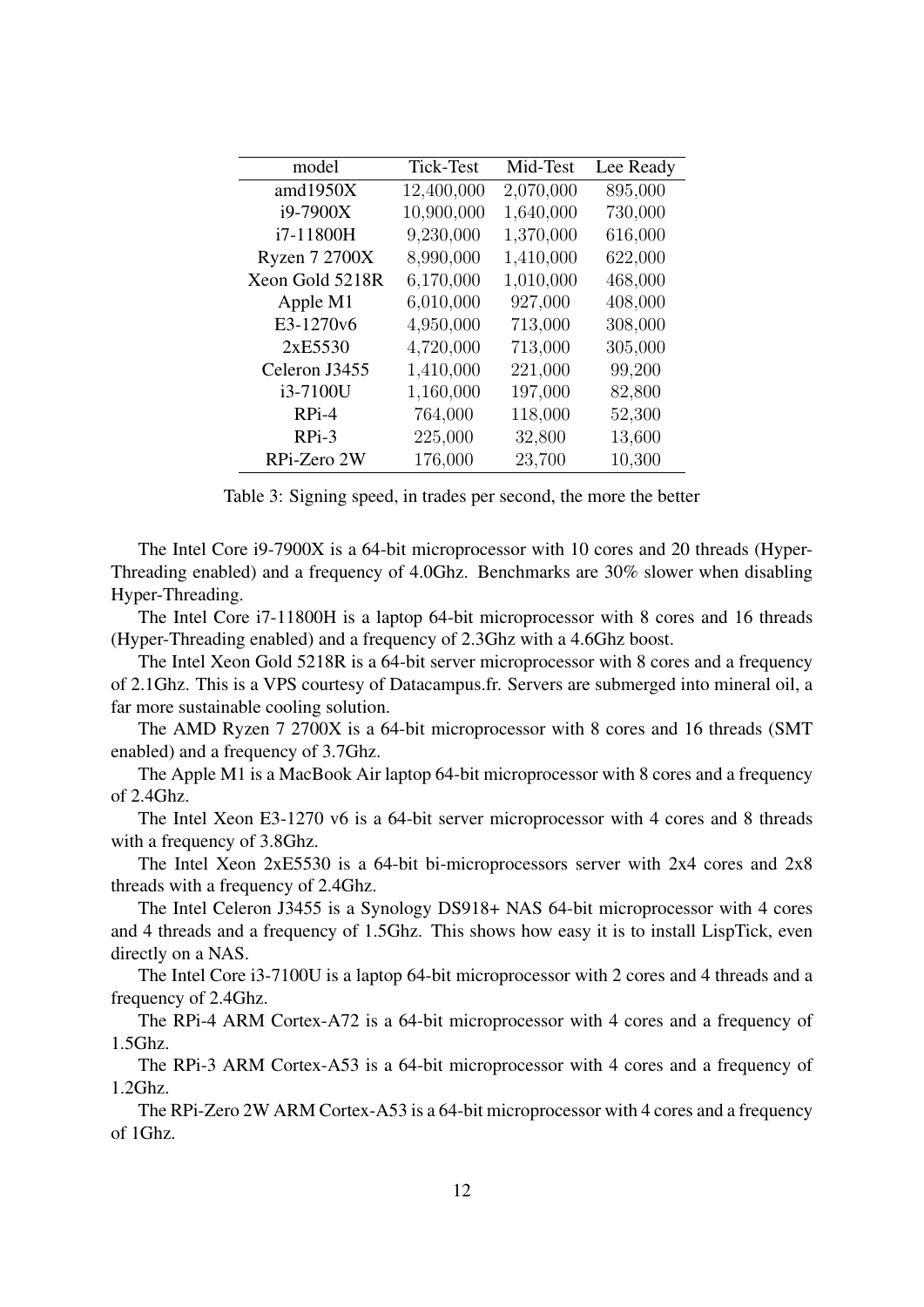### 7.1 Thermal Throttling

Most of our machines suffer from thermal throttling, with a loss of about 20% when CPU was hot. Only server processors and Ryzen 7 did not suffer any slowness.

We had a major issue with the Intel i9, it was unable to sustain full speed and if the weather was hot, even with water cooling, we had a full reset!

#### 7.2 Linux vs Windows

We were able to test LispTick on two different OS with the exact same machine, an Asus TUF F17-FX706HM-TUF766HM. A dual boot with Windows and Ubuntu allowed us to compare speed and OS file cache policy in real. The processor is the Intel i7-11800H, the best result with Windows was -10% slower than with Linux.

Another very interesting fact is how file cache is handled by both OS. On Linux, wherever you data is: USB stick, HDD, SSD, after only "one round" all data is cached in RAM and the speed is maximum. On Windows the behavior is quite different.

With data on a USB stick we never reached full speed but only a third of it. To get the maximum speed, i.e. -10% less than Linux, we had to copy all the data on the SSD and wait for several rounds to reach the maximum.

#### 7.3 Dockerization

All our benchmarks are done with a single standalone executable. By curiosity and to bench cloud platform where the only possible access was container, we tried to Docker our benchmark.

We first benchmark docker vs no docker with a CPUs intense task. Results are inline with what we can see in literacy, there is no noticeable difference in speed.

We then test our LispTick benchmark with a Docker version. On the exact same machine, the Docker version is always slower. Differences are between -8% for a 4 cores RPi400 to -50% for a 16 cores AMD Threadripper. Speed loss seems to be linked with the number of cores. 8 cores machines, like Apple M1 2021 or Ryzen 7, lose around -25% and a 10 cores machine like Intel i9 lose -37%.

We did not explore further this behavior as our tool is very easily installable on any machine without Docker. But we guess that those discrepancies in performance are coming from the different levels of caches: file OS, CPUs. . .

# 8 Conclusion

With a tool like LispTick, it is very simple to implement and test all methods. The accuracy found empirically for Lee-Ready is in line with previous theoretical studies. But compared to a simple Mid-Test, when trade and quotes are recorded with an accurate timestamp, accuracy is smaller and computing complexity increases. Tick test is very fast but is only 77% accurate. Ellis, Michaely and O'Hara method is as complex and as accurate as Lee-Ready but less sensitive to time lag.